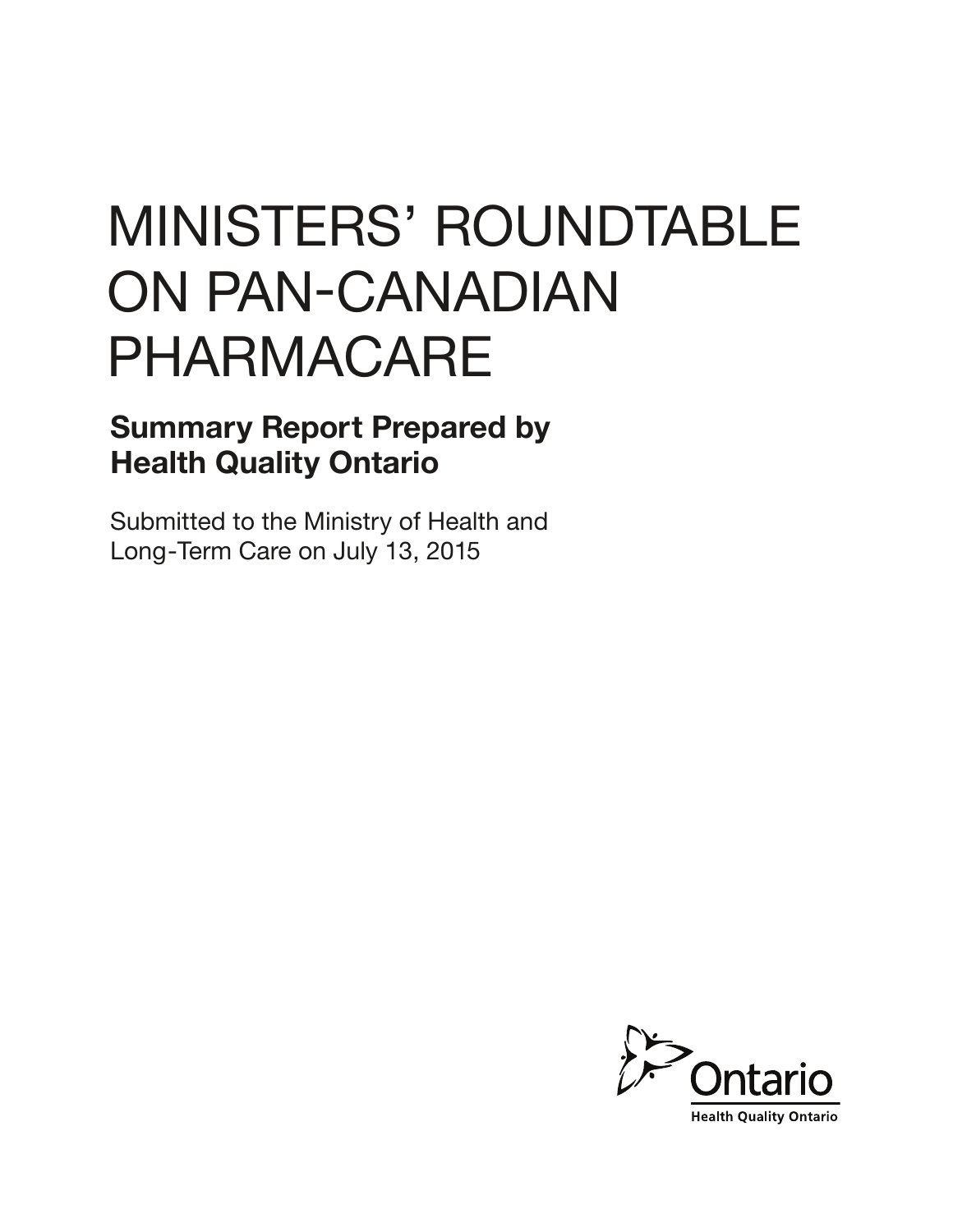### EXECUTIVE SUMMARY FOR MINISTERS

On June 8, 2015, the Honourable Dr. Eric Hoskins, Ontario's Minister of Health and Long-Term Care, hosted a roundtable on pharmacare, in Toronto, Ontario. Including Minister Hoskins, eight ministers participated in the roundtable. The other ministers who participated were:

- **The Honourable Glen Abernethy, Northwest Territories'** Minister of Health and Social Services
- **The Honourable Sharon Blady, Manitoba's Minister of Health**
- **The Honourable Victor Boudreau, New Brunswick's Minister of Health**
- The Honourable Dustin Duncan, Saskatchewan's Minister of Health
- **The Honourable Steve Kent, Newfoundland and Labrador's Deputy Premier** and Minister of Health and Community Services
- The Honourable Terry Lake, British Columbia's Minister of Health
- **The Honourable Greg Ottenbreit, Saskatchewan's Minister Responsible** for Rural and Remote Health

In addition to providing a summary of key points made during the presentations, this report provides an overview of the areas where there was broad consensus. Where there was not broad consensus, the report provides a high-level analysis of potential options.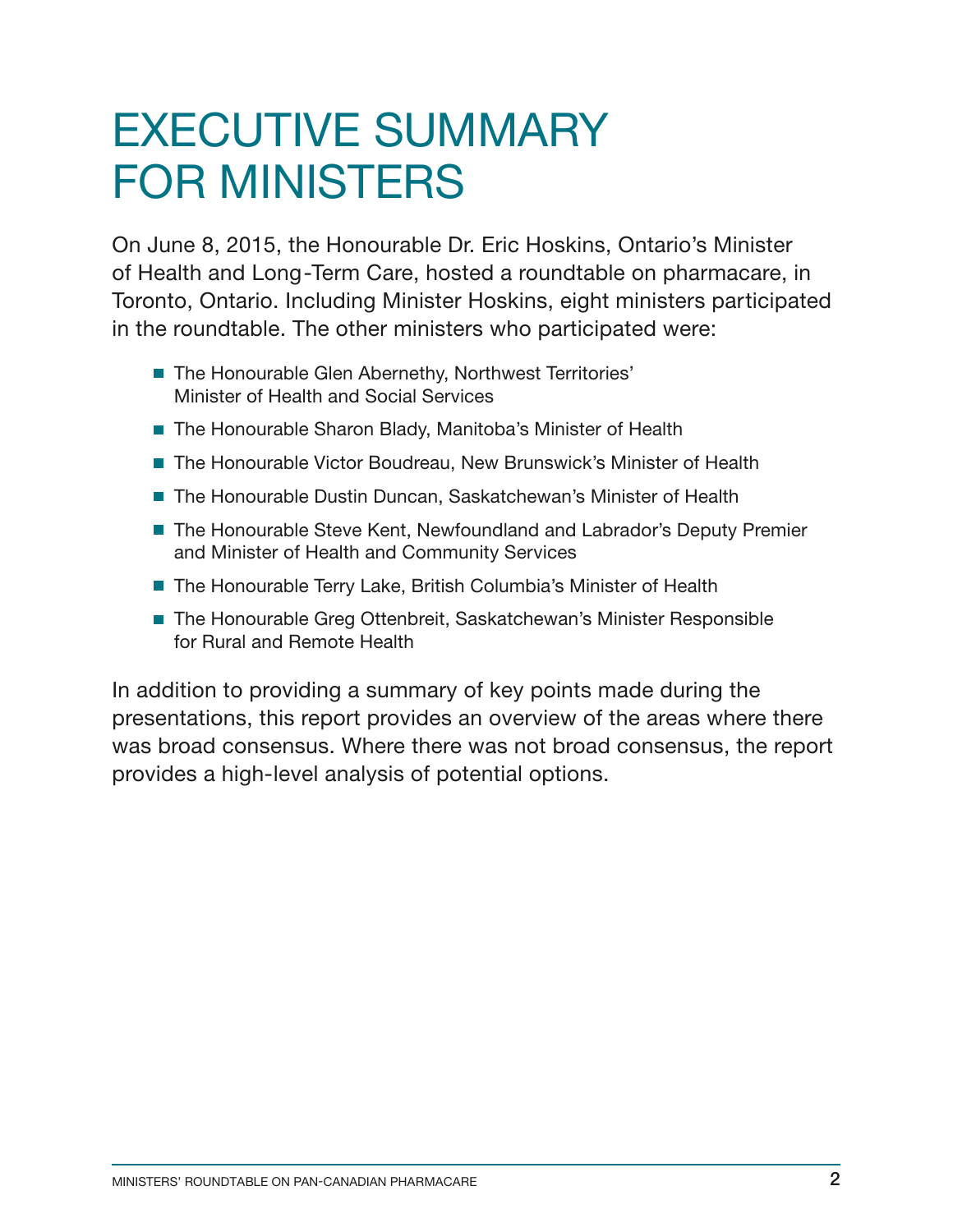### AREAS OF BROAD **CONSENSUS**

Towards the end of the day, the chair identified several broad areas of consensus, which participants at the roundtable endorsed:

- **There are too many Canadians who have either no coverage for prescription** drugs or insufficient coverage
- We could spend less on prescription drugs in Canada and get the same or better value
- Without substantial policy reform, the current situation could get worse
- $\blacksquare$  We do not want a poor pharmacare plan  $-$  for example, one that provides "universal" coverage but where patients still cannot afford to take their medications, or one where costs continue to increase at the rate they have over the past 15 years
- **Decisions about which drugs should be paid for publicly should be based on** evidence and de-politicized to the extent possible
- A good pharmacare plan would focus not just on providing coverage to the entire population but also on improving the quality of prescribing
- **The development of a good pharmacare program would require ongoing** evaluation and refinement
- **The goals of pharmacare should be a program that produces better health, at** lower total cost than we currently spend, and that provides a good experience for patients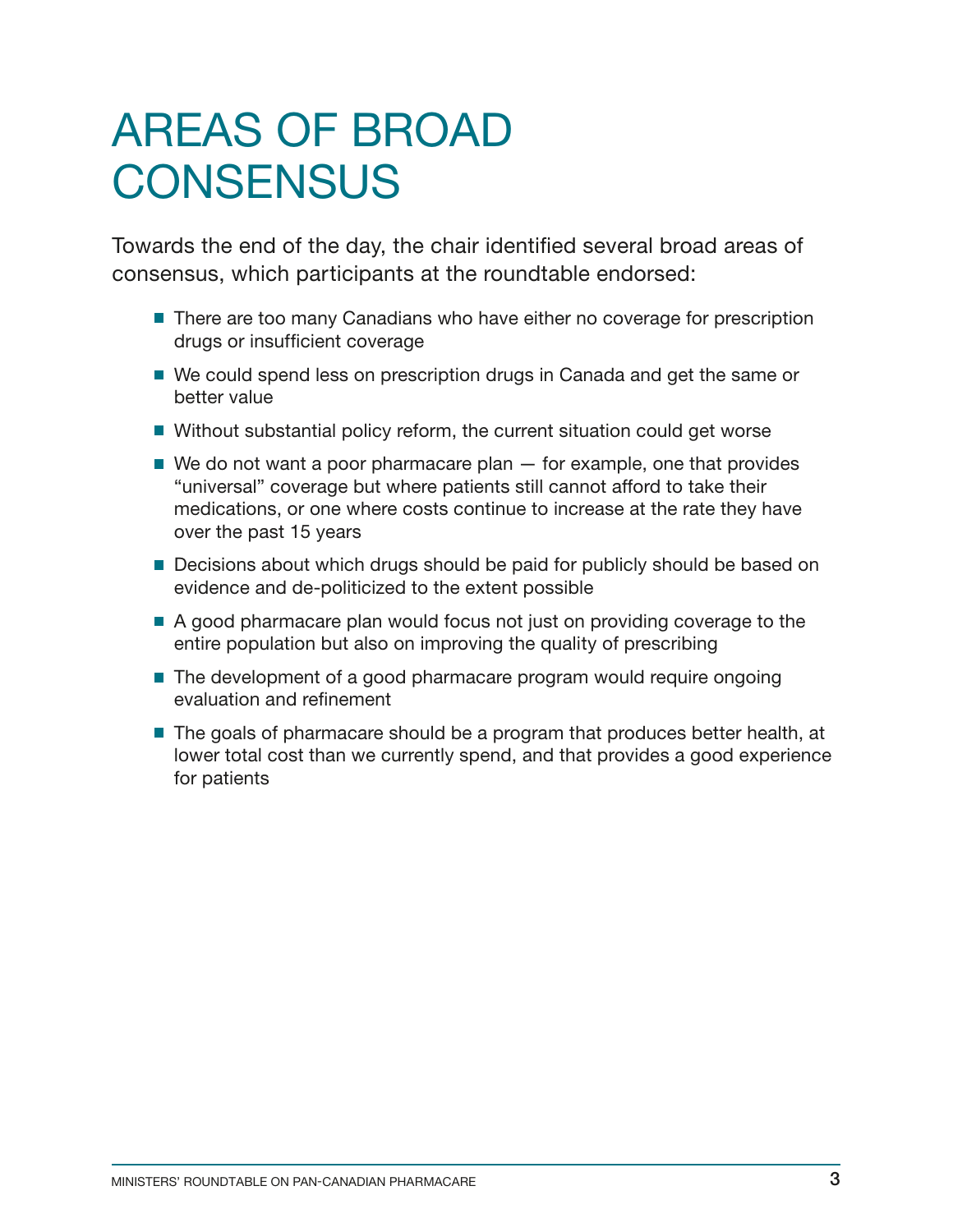## ISSUES TO RESOLVE

The chair also identified several areas where there was not broad consensus; these are framed below as open questions. Some of the comments and thoughts shared by the roundtable participants on these issues are also shared.

#### Should a Pharmacare Program Be "First Dollar," or Should There Be Some Private Contribution? If the Latter, What Should That Look Like?

Some participants expressed a strong preference for "first dollar" coverage (i.e., patients would have no co-payments, co-insurance, or deductibles). Others expressed the view that this is neither economically efficient nor politically feasible. There was, however, strong support for the notion that cost considerations should not result in patients choosing not to take important medications. One possible option might be to consider a tiered approach:

- **Some medications would be on a first tier, with no co-payment, co-insurance,** or deductible
- **Other medications would be on a second tier, where there might be one or** more mechanisms to facilitate a private financial contribution

#### How Should Those Interested in Developing a Pharmacare Program Engage With the Private Health Insurance, Pharmacy, and Pharmaceutical Sectors?

There was a general consensus that the development of a pharmacare program that aligns with the Triple Aim goals of better health, better experience, and lower costs might have negative ramifications for the private health insurance, pharmacy, and generic pharmaceutical sectors. Some participants at the roundtable expressed the view that a proposal for a pharmacare program should be developed in isolation from the private sector. Others suggested that corporations from these sectors should, at the very least, be consulted in the development of a pharmacare program, and that strategies should be considered to mitigate against losses.

#### What Will the Reaction to Pharmacare Be From the Public and From Employers?

There was general agreement that we have an incomplete understanding about how the broader public and employers will react to pharmacare proposals, particularly since such proposals create winners and losers and some of the wins and losses would be experienced by the same person. For example, someone who currently holds private health insurance might experience a loss if the tax subsidization of private health insurance were removed, but there could also be a win if the elimination of the tax subsidy resulted in higher wages or if the availability of pharmacare allowed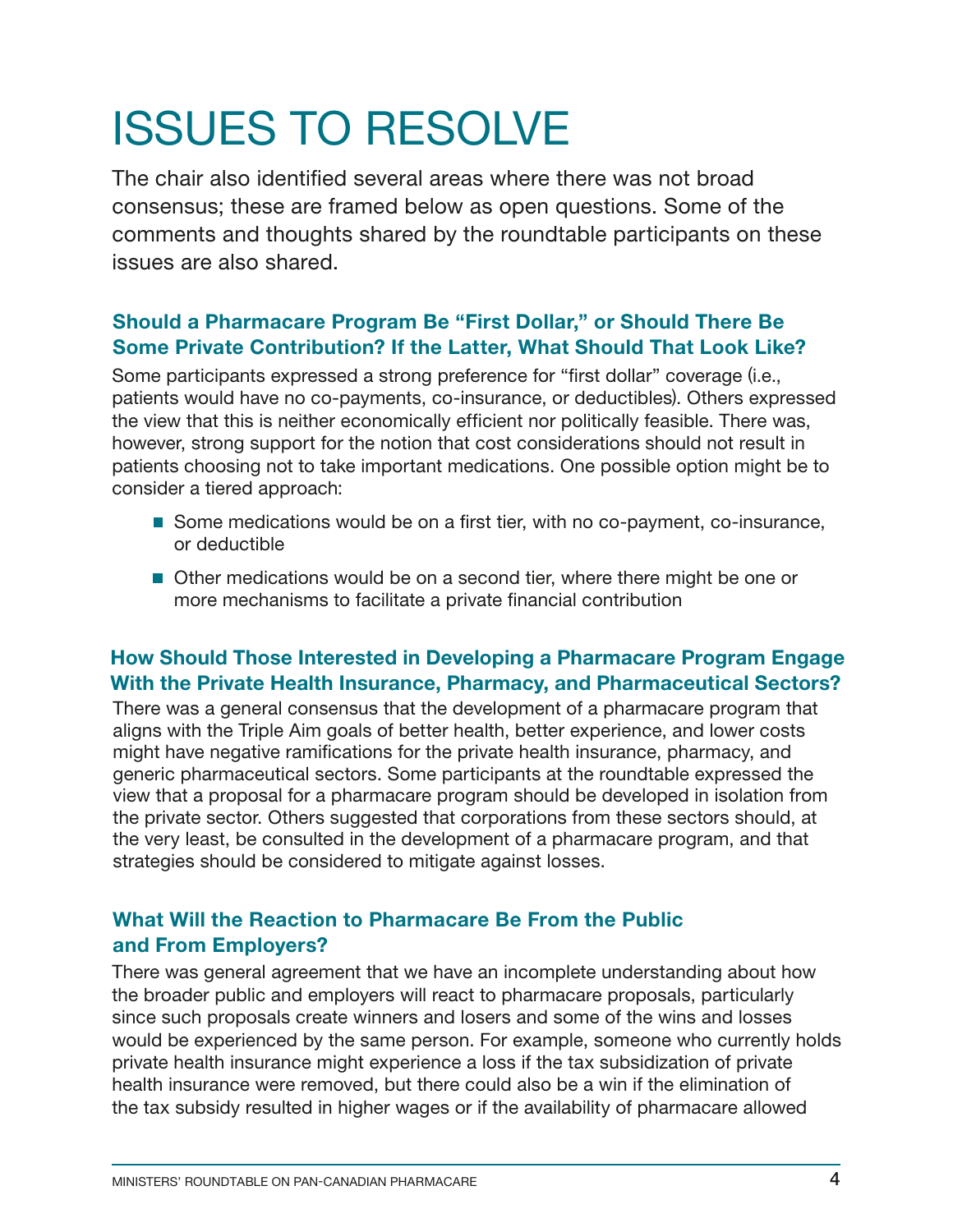for greater job mobility. One approach would be to develop a series of scenarios for individuals and employers so that they can see how their own circumstances might change under a range of policy options.

#### Should the Development of Pharmacare Proceed in an Incremental Fashion, or Would It Be Better to Proceed With a "Big Bang" Approach?

Some roundtable participants advocated strongly for simultaneous implementation of the following: a pan-Canadian formulary, the introduction of outpatient prescription drugs into federal legislation (e.g., the Canada Health Act), pan-Canadian pricing agreements for both generic and brand-name drugs, and the removal of tax subsidies for private health insurance.

Other participants felt that an incremental approach would be more likely to succeed in the current environment, and that many of the elements of a fully comprehensive pan-Canadian pharmacare program could be achieved in this fashion.

#### Is Federal Government Participation Necessary for the Development of Pharmacare?

Many participants noted that federal government involvement in the development of a pharmacare program would be ideal, and some expressed the view that it would be necessary, particularly from a cost-sharing perspective. Other participants stated however that just as coverage for hospital and physician services was first provided in one province, the development of a pharmacare program could start in one or a subset of provinces. Some participants noted that current differences in approaches to prescription insurance among provinces demonstrate that it is possible for provinces to proceed differently.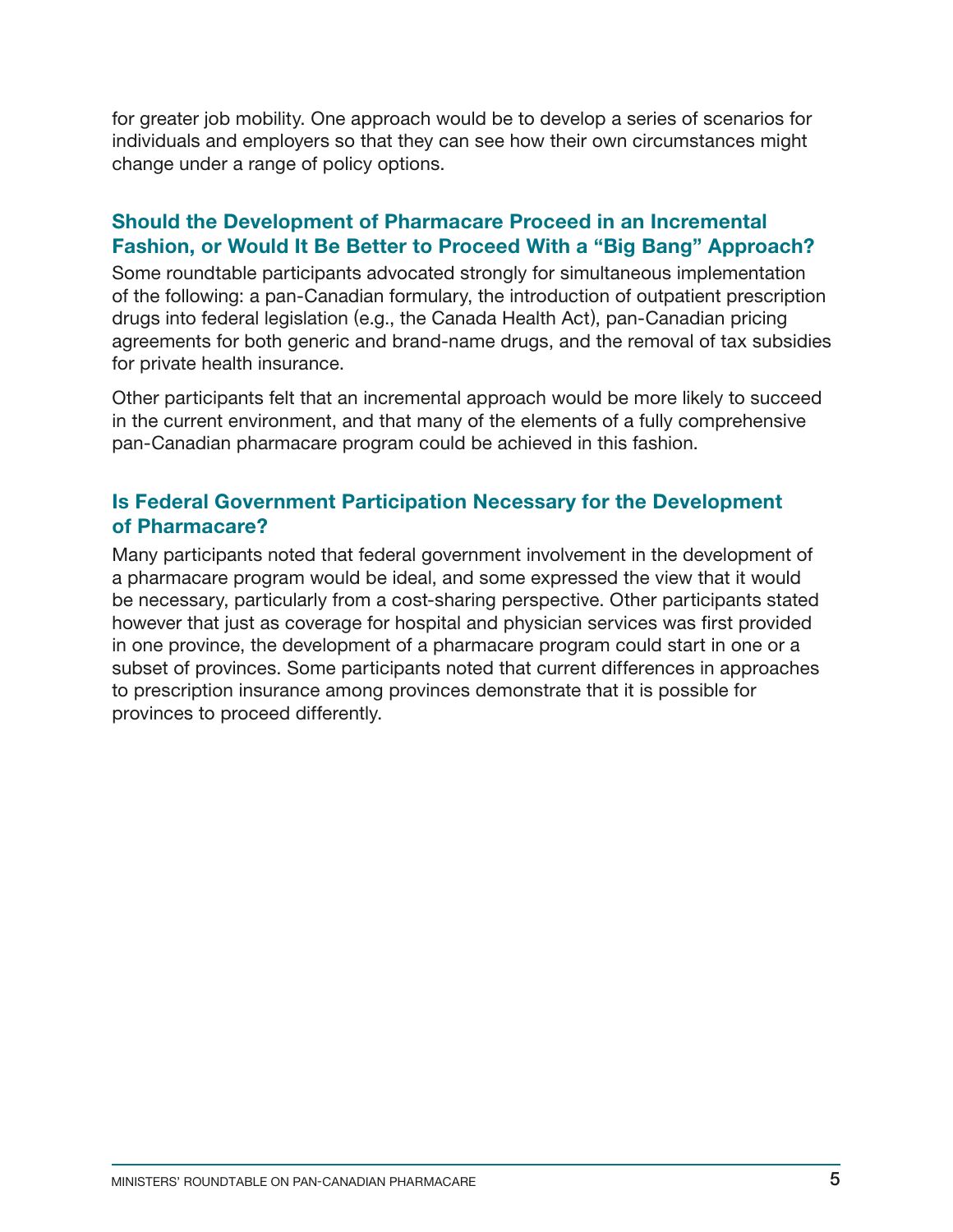### APPENDIX: KEY POINTS MADE DURING EXPERT PRESENTATIONS

Including both private and public spending, Canadians spend more per capita on prescription drugs than residents of any other country in the Organisation for Economic Co-operation and Development (OECD), except the United States (Figure 1).

> Total expenditure per capita on perscription drugs, 2012 or nearest year

#### US\$, purchasing power party Source: CIHI, OECD, Health Statistics 2014 1200 1100 1000 900 800 700 600 500 400 300 200 100  $\Omega$ Denmark Belgium Australia Hungary Spain Italy Iceland Sweden Portugal Finland Korea Netherlands Norway Poland Estonia Zealand Japan Ireland France Greece **Czech Republic Jnited States** Canada Switzerland Austria Slovak Republik Slovenia *OECD AVERAGE* Luxembourg Jnited Kingdom MexicoUnited States **Germany** Switzerland Slovak Republik OECD AVERAGE Netherlands Czech Republic Luxembourg United Kingdom New Zealand Denmark Israel Chile New: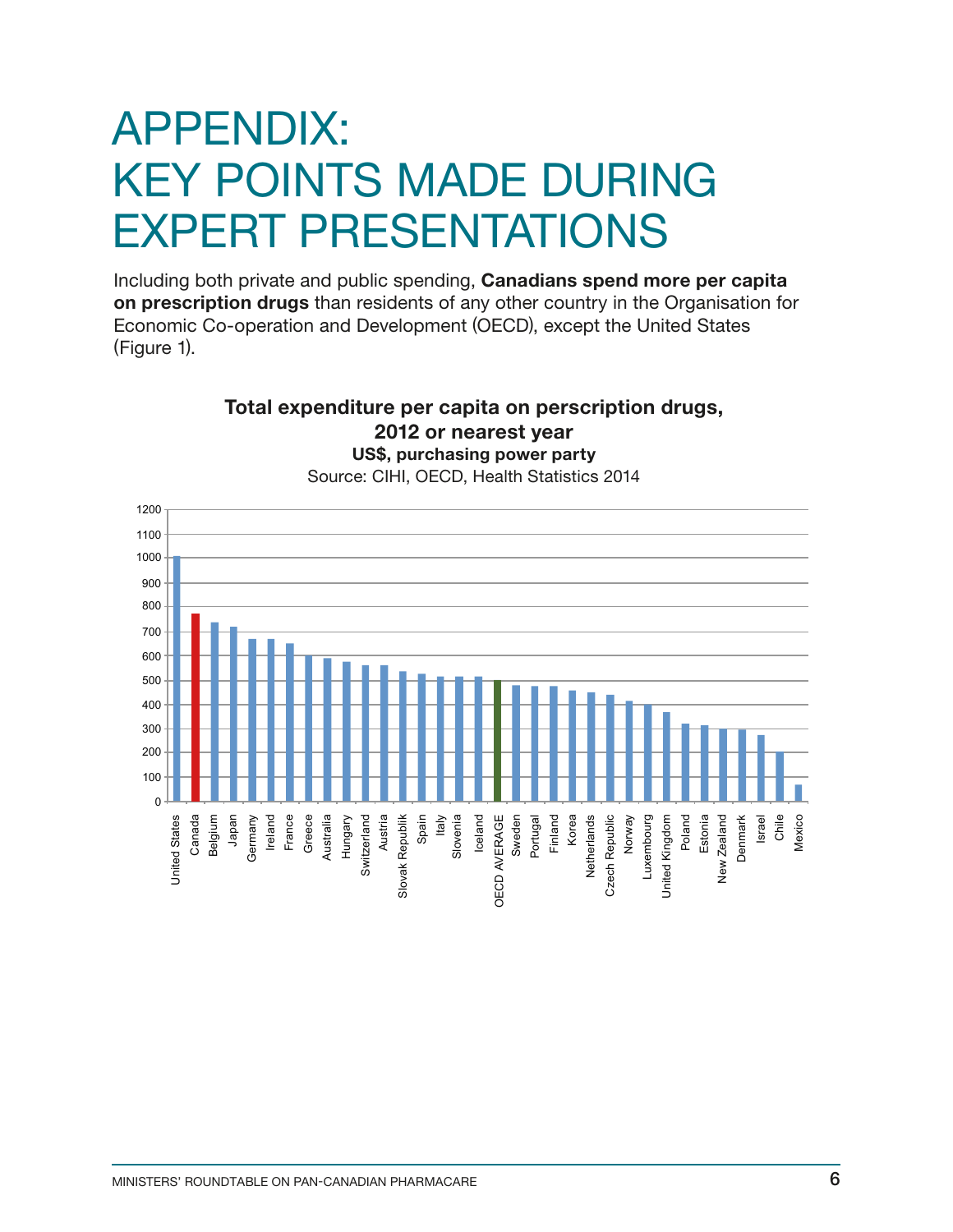The proportion of people covered by a public drug insurance plan is much lower in Canada than in most other OECD countries (Figure 2).

|                   | $\mathbf 0$ | 20 | 40 | 60 | 80 | 100 |
|-------------------|-------------|----|----|----|----|-----|
| Australia         |             |    |    |    |    |     |
| United Kingdom    |             |    |    |    |    |     |
| Czech Republick   |             |    |    |    |    |     |
| <b>Denmark</b>    |             |    |    |    |    |     |
| Finland           |             |    |    |    |    |     |
| Hungary           |             |    |    |    |    |     |
| lerland           |             |    |    |    |    |     |
| Israel            |             |    |    |    |    |     |
| Italy             |             |    |    |    |    |     |
| Japan             |             |    |    |    |    |     |
| South Korea       |             |    |    |    |    |     |
| New Zealand       |             |    |    |    |    |     |
| Norway            |             |    |    |    |    |     |
| Portugal          |             |    |    |    |    |     |
| Slovenia          |             |    |    |    |    |     |
| Sweden            |             |    |    |    |    |     |
| Switzerland       |             |    |    |    |    |     |
| Greece            |             |    |    |    |    |     |
| France            |             |    |    |    |    |     |
| Iceland           |             |    |    |    |    |     |
| Austria           |             |    |    |    |    |     |
| Spain             |             |    |    |    |    |     |
| Belgium           |             |    |    |    |    |     |
| Netherlands       |             |    |    |    |    |     |
| Luxembourg        |             |    |    |    |    |     |
| Poland            |             |    |    |    |    |     |
| Slovakia          |             |    |    |    |    |     |
| Estonia           |             |    |    |    |    |     |
| Germany           |             |    |    |    |    |     |
| Turkey            |             |    |    |    |    |     |
| Mexico (e)        |             |    |    |    |    |     |
| Canada (e)        |             |    |    |    |    |     |
| United States (e) |             |    |    |    |    |     |
|                   |             |    |    |    |    |     |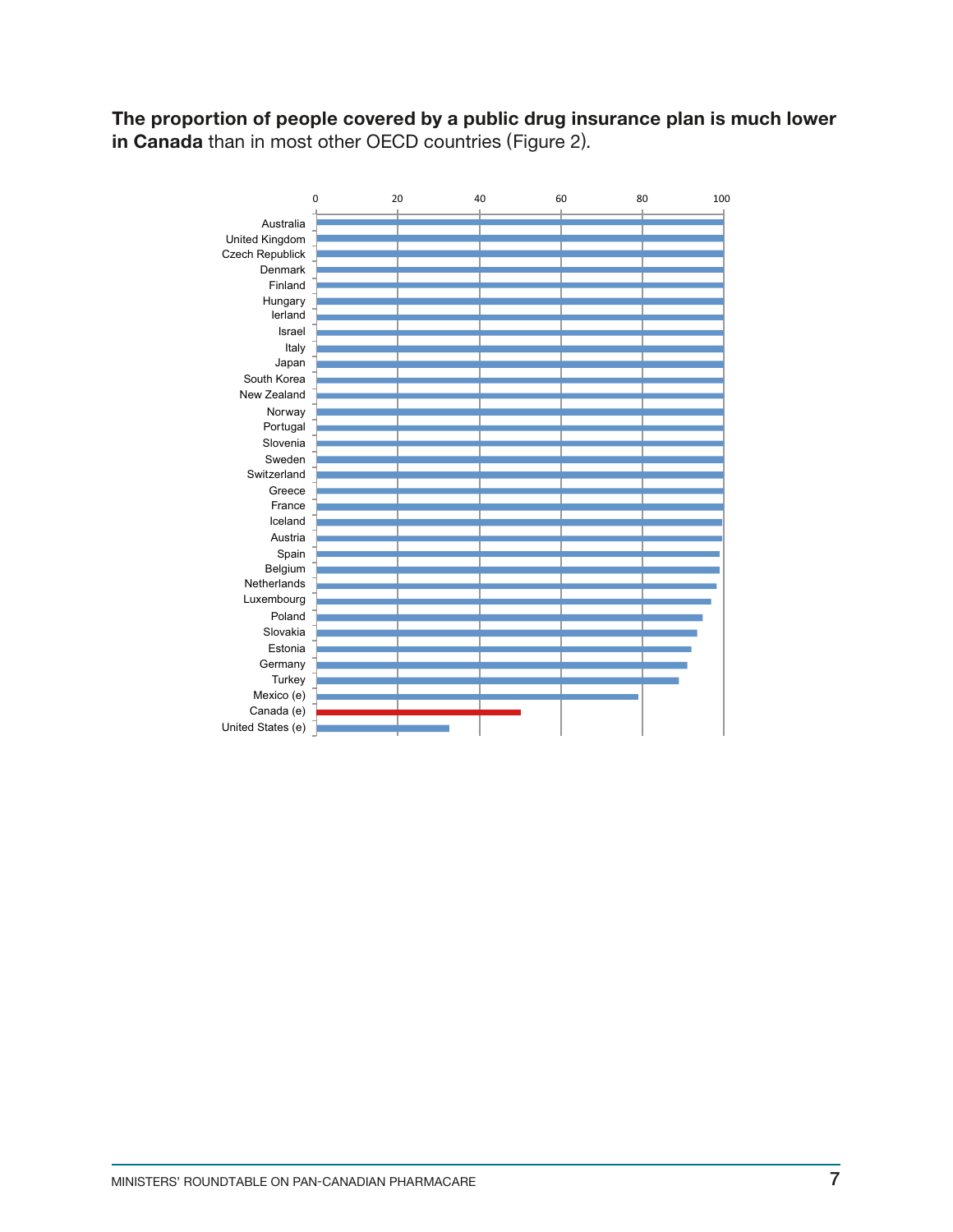The growth in combined public and private spending on prescription drugs in Canada has been greater than in other countries over the past decade (Figure 3). Even the United States has been better able to control the rate of increase in prescription drug spending over the past few years. One speaker noted that if the approach to drug access had evolved in Canada as it has in Germany, we would be spending \$1.7 billion less per annum; and similarly if it had evolved as it has in Denmark, we would be spending \$8.5 billion less per annum.



### Growth per capita for prescription drug costs, from 2000 to 2012 (international comparison based on PPP; 2000=100)

Several provinces have achieved universal coverage, at least for very expensive drugs, but these programs have not eliminated patient concerns about affordability and access.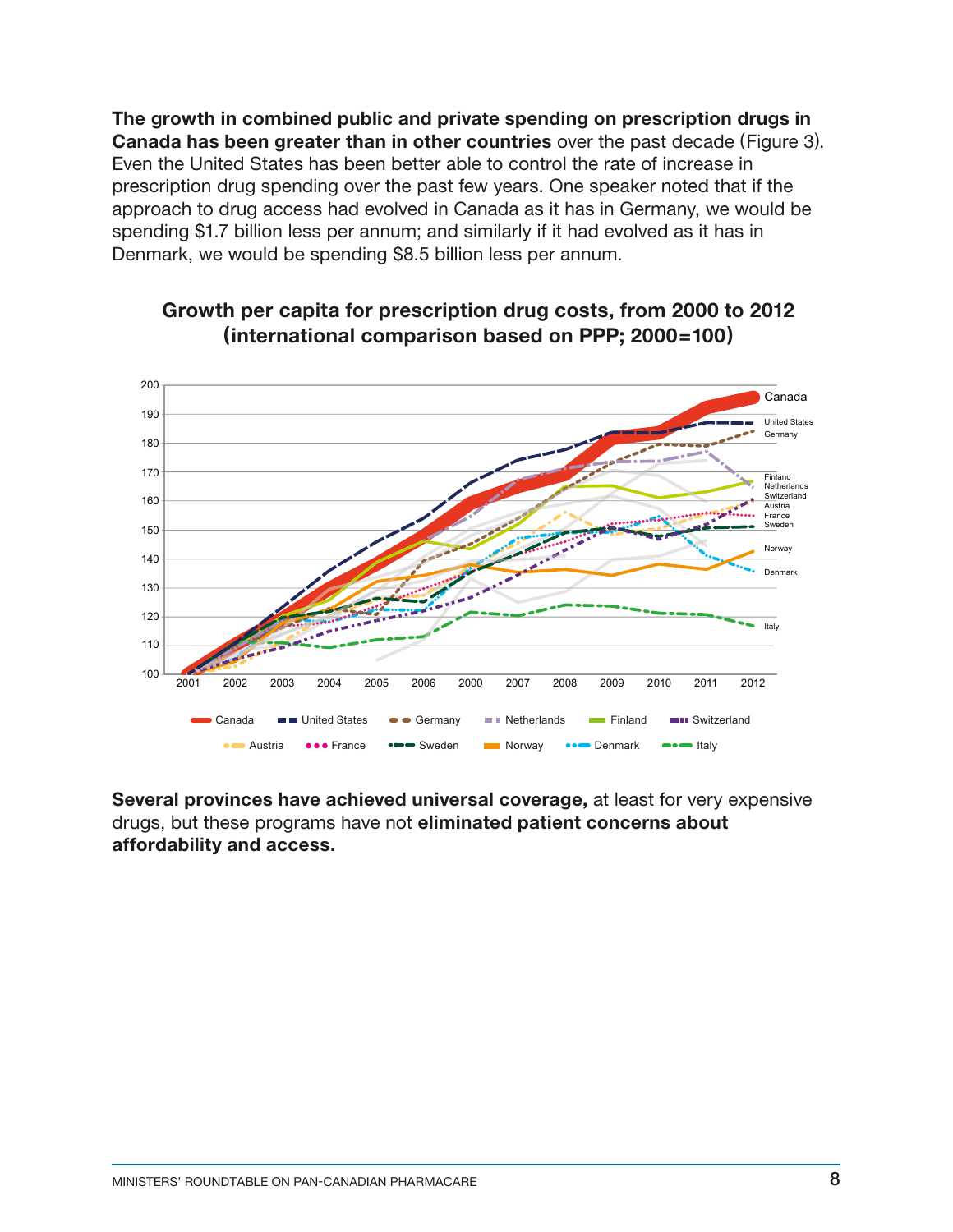The burden of medication affordability is disproportionately borne by the poor, those who are ill, and those without insurance. The most important of these factors is likely the lack of insurance for prescription drugs, (1) with cost-related non-adherence reported by about 26.5% of those with no insurance and only 6.8% of those who had insurance (Figure 4).



**Have drug insuarnce**

A good system would be easy for patients to use. Several participants noted that current programs are complicated for applicants. Many participants felt that a successful approach to pharmacare would eliminate confusing paperwork, complex eligibility rules, and long application processing times.

### A good system would provide more transparency, especially about prices.

Several participants noted that the current system of prescription drug regulation and pricing is unnecessarily opaque. In particular, several panellists noted that physicians are unable to make optimally cost-effective prescribing decisions without full information about the price at which prescription medications are being purchased.

Copayments are associated with a reduction in the use of prescribed medications, and an increase in adverse health outcomes. One study conducted by researchers in Quebec showed that the use of essential drugs decreased by 9% after the introduction of copayments, and that emergency department visits related to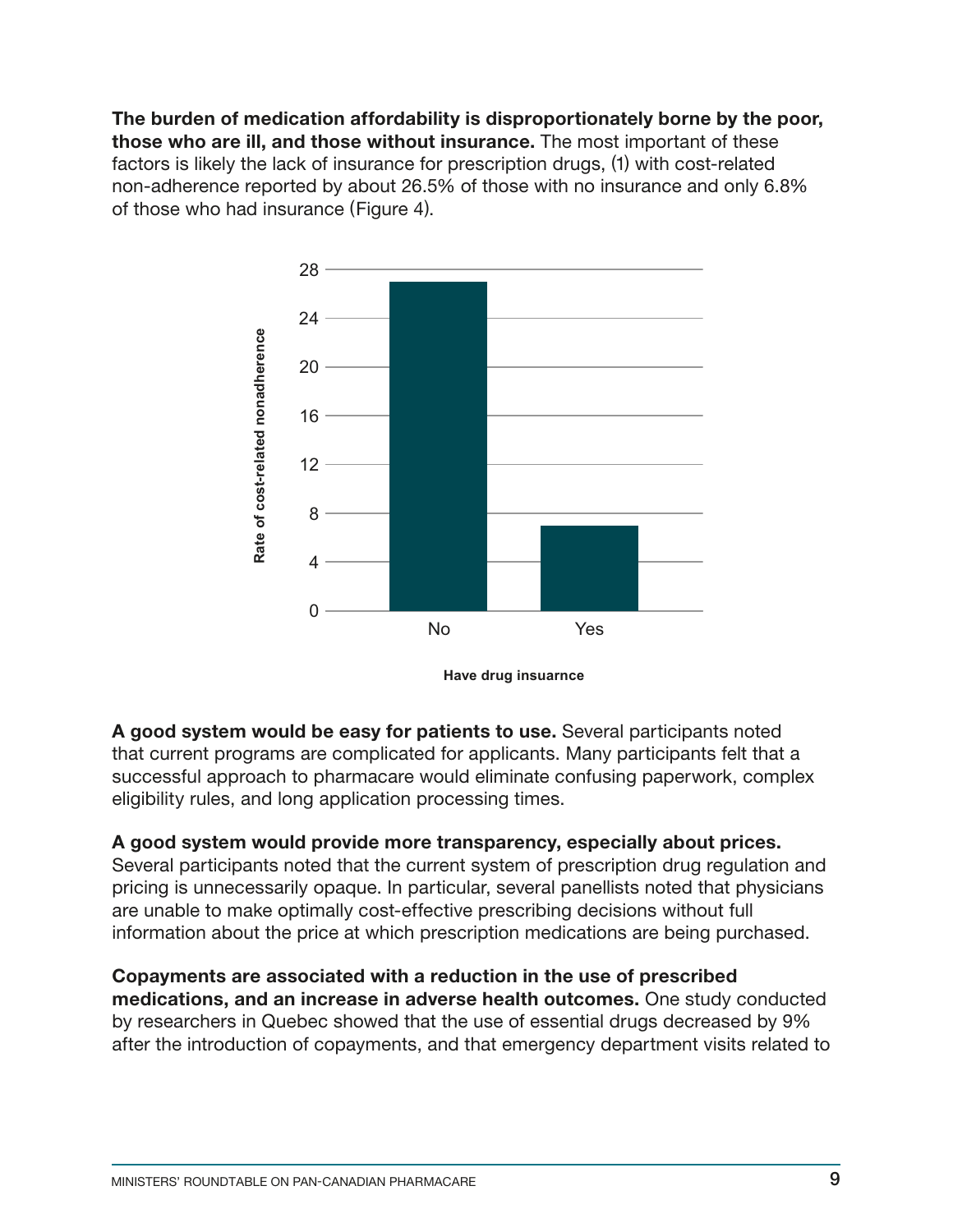reductions in the use of essential drugs increased by 14%. (2) Conversely, in a large American randomized trial, the provision of free medications to patients who had suffered a heart attack was shown to improve medication adherence and decrease patient spending, without increasing overall health costs. (3)

There are various mechanisms that can be used to control public spending, including closed formularies and "closed budgets." Several experts noted that Canada has been a leader in health technology assessment, but that with each jurisdiction maintaining its own formulary, the pressure to add individual prescription medications to provincial and territorial formularies may be greater in Canada than it is in other countries. Many experts suggested the creation of a national formulary, with the Canadian Agency for Technologies and Drugs in Health taking the lead role in its establishment. Several experts also noted that establishing a closed budget for prescription drugs, as is done explicitly in New Zealand, would force even more efficiency, as it would strongly encourage careful thinking about not just whether medications are paid for publicly, but also how medications are being prescribed and used.

Using independent experts would help ensure that decisions about resource allocation are based on evidence, not political considerations. Several experts noted that the "de-politicization" of decisions regarding which drugs are paid for publicly is highly desirable since it allows for a focus on evidence of clinical effectiveness and value for money, rather than on lobbying and advocacy. Several experts and participants also noted that the same principle holds for other resource allocation decisions (e.g., which patients should be eligible for particular medications, and what techniques the public payer can use to ensure that prescribing decisions are appropriate).

Private health insurance plans in Canada have generally been overly expansive in their coverage and too permissive in their approach to guiding and monitoring prescribing. While having fairly obvious advantages for patients and physicians, this has posed two problems for public insurers in Canada: first, patients expect similarly broad coverage from public plans; second, because private health insurance plans in Canada generally do not scrutinize prescribing decisions, some physicians have come to expect a similar lack of scrutiny and oversight from public plans and tend to resist efforts to improve the quality of prescribing through mechanisms such as prior authorization.

The subsidization of private health insurance is inefficient and inequitable.

Several participants noted that the current system of exempting employer contributions to private health insurance premiums is both inefficient (because it encourages higher spending than might otherwise be the case) and inequitable (because the subsidy increases as individuals move into higher tax brackets).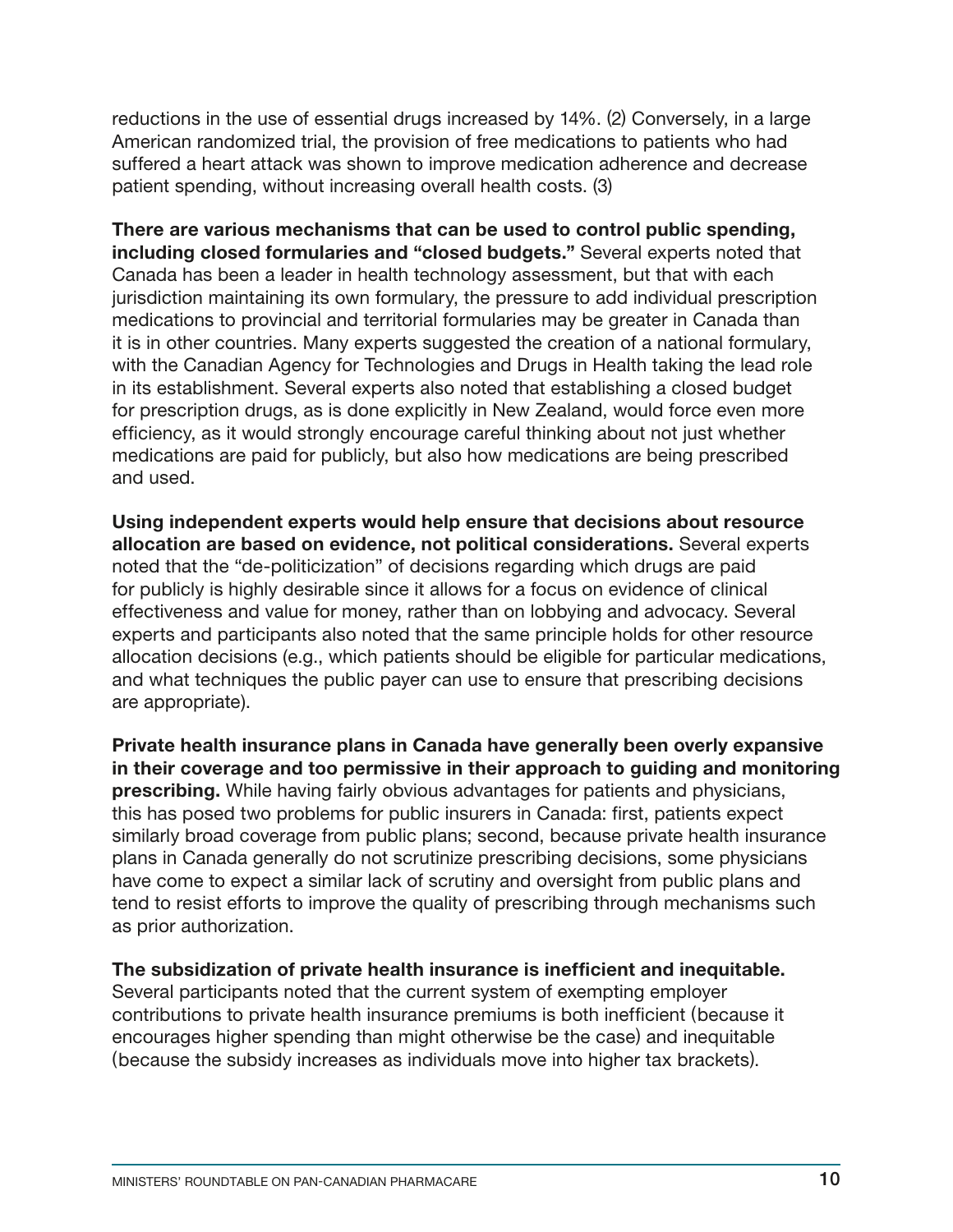Exploring different approaches to pricing and purchasing that are different from those used currently could save substantial amounts of money, especially with respect to generic medications. Several experts and participants argued that arbitrary thresholds (e.g., 18% of the price of a patented medication) result in Canada overpaying for generic medications. One expert noted, for example, that a major Canadian generic producer charges less for generic medications in New Zealand and the United States than it does in Canada. Several experts and participants noted the importance of cooperation among provinces and territories, and ideally also the federal government, in regulating and negotiating prices.

The Quebec approach to pharmacare has been more expensive than predicted. As shown in Figure 5, compared with Canada, Quebec has experienced a greater increase in combined public and private spending on prescription drugs.



#### Growth per capita for prescription drug costs, from 2000 to 2012 (international comparison based on PPP; 2000=100)

There will be "winners" and "losers" in the development of pharmacare. Several experts noted that although the development of pharmacare will be a net benefit to Canadians, it is important to recognize that there will also be losers, (4) and that developing strategies to mitigate against these losses will be helpful. Evidence suggests that the private health insurance industry in Canada has become increasingly inefficient over time (5); as a consequence, attempts to improve efficiency are likely to have a negative effect on this particular sector. The development of pharmacare may also adversely affect the pharmacy sector and the pharmaceutical industry, particularly the generic pharmaceutical sector.